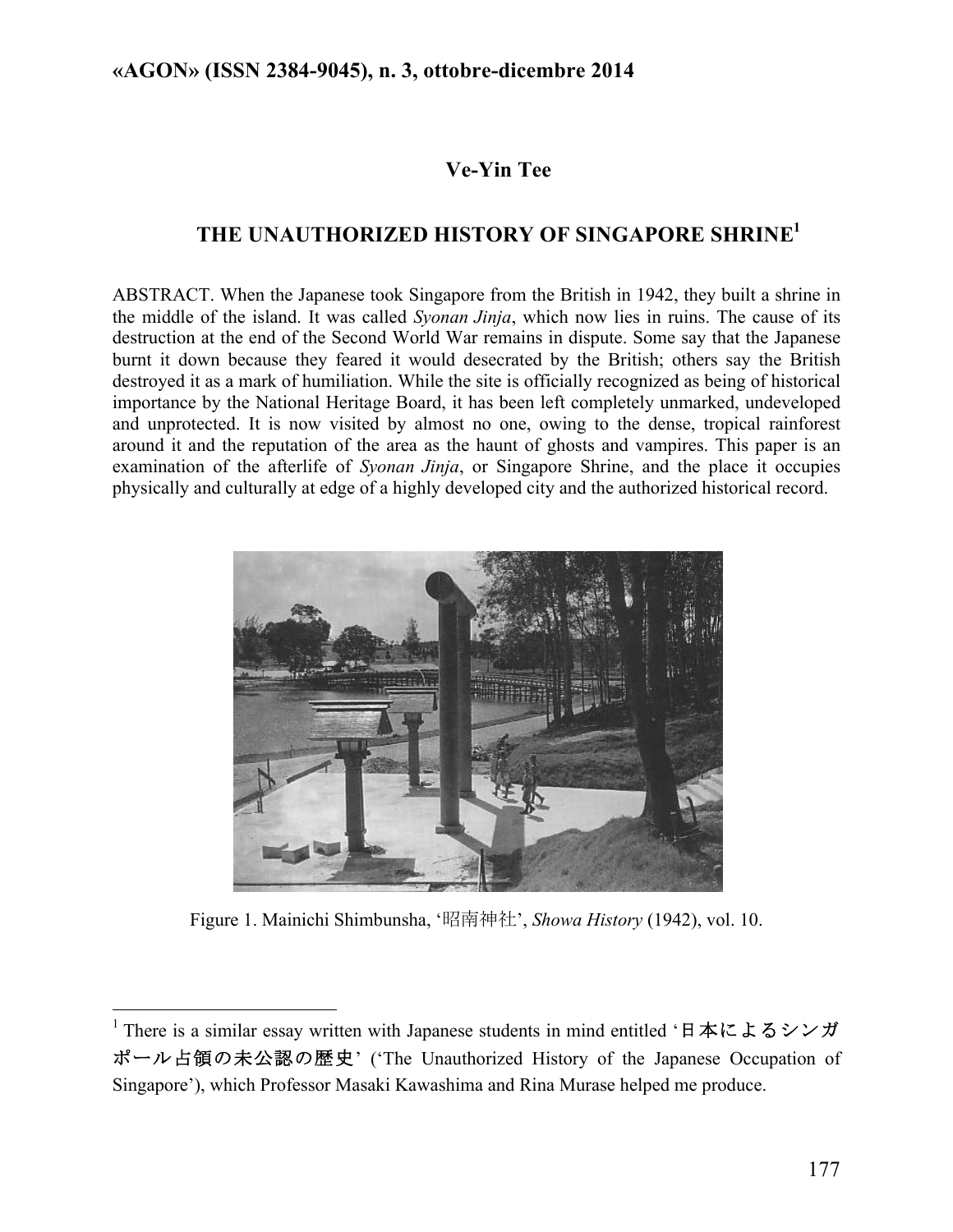At the heart of Singapore is a forest, and inside that forest, virtually in the centre of the island, lies the ruins of a Japanese Shinto shrine. Singapore Shrine (fig. 1), or *syonan jinja* (昭南神社), was built in 1942, during the three-and-a-half years when the city state came under Japanese rule. It was built mostly by the Australian and British POWs on the island, who also put up a large wooden cross to commemorate their fallen comrades. The shrine was destroyed in 1945, immediately after the Japanese Surrender and the return of the British, where it has remained in ruins until this day (fig. 2). As figure 2 shows, the site is overgrown with forest vegetation. The wooden bridge across the reservoir, visible in figure 1, is now little more than wooden stumps (fig. 3). The area on the other side of the bridge, which can be seen in figure 1, has been taken over by the Singapore Island Country Club, a golf club patronized by the political and business elite of Singapore, including the very top Japanese expatriates.



Figure 2. Jerome Lim, 'The Site of the Syonan Jinja', 2014.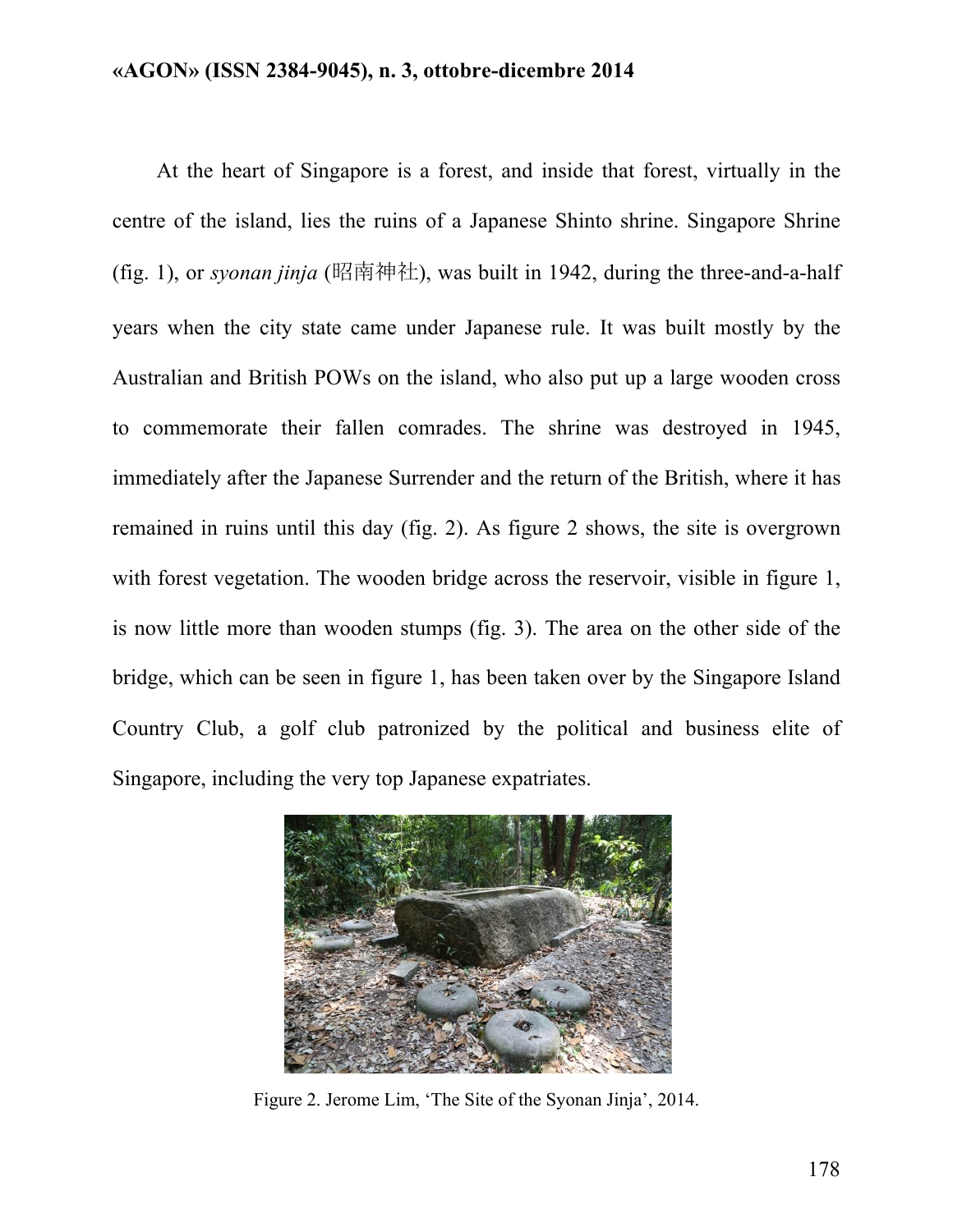

Figure 3. Jerome Lim, 'The Bridge Today', 2014.<sup>2</sup>

Before proceeding any further, please let me acknowledge that this essay is based on a talk that Professor Masaki Kawashima invited me to give at Nanzan University on October 11, 2014, as part of a project to search for common ground on the wartime past of Japan. I should also plainly state at this point that I am not a historian, but a literary critic. Academic courtesy aside, a little more context might be useful to clarify if nothing else at least where this essay is coming from.<sup>3</sup> Under what authority do I, a student of British Literature, presume the right to speak on

 $2$  From Jerome Lim, 'Lost Places: The Shrine across the Divine Bridge', The Long and Winding Road, https://thelongnwindingroad.wordpress.com/2014/04/07/lost-places-the-shrine-across-thedivine-bridge/ (accessed November 13, 2014).

<sup>&</sup>lt;sup>3</sup> Academics should make transparent their own political and ideological stance whenever possible: 'scholars have worried over … motives … for almost two centuries; perhaps it is time we begin to put our own purposes under scrutiny'; Ve-Yin Tee, *Coleridge*, *Revision and Romanticism*: *After the Revolution*, *1793*-*1818* (London: Continuum, 2009), 10.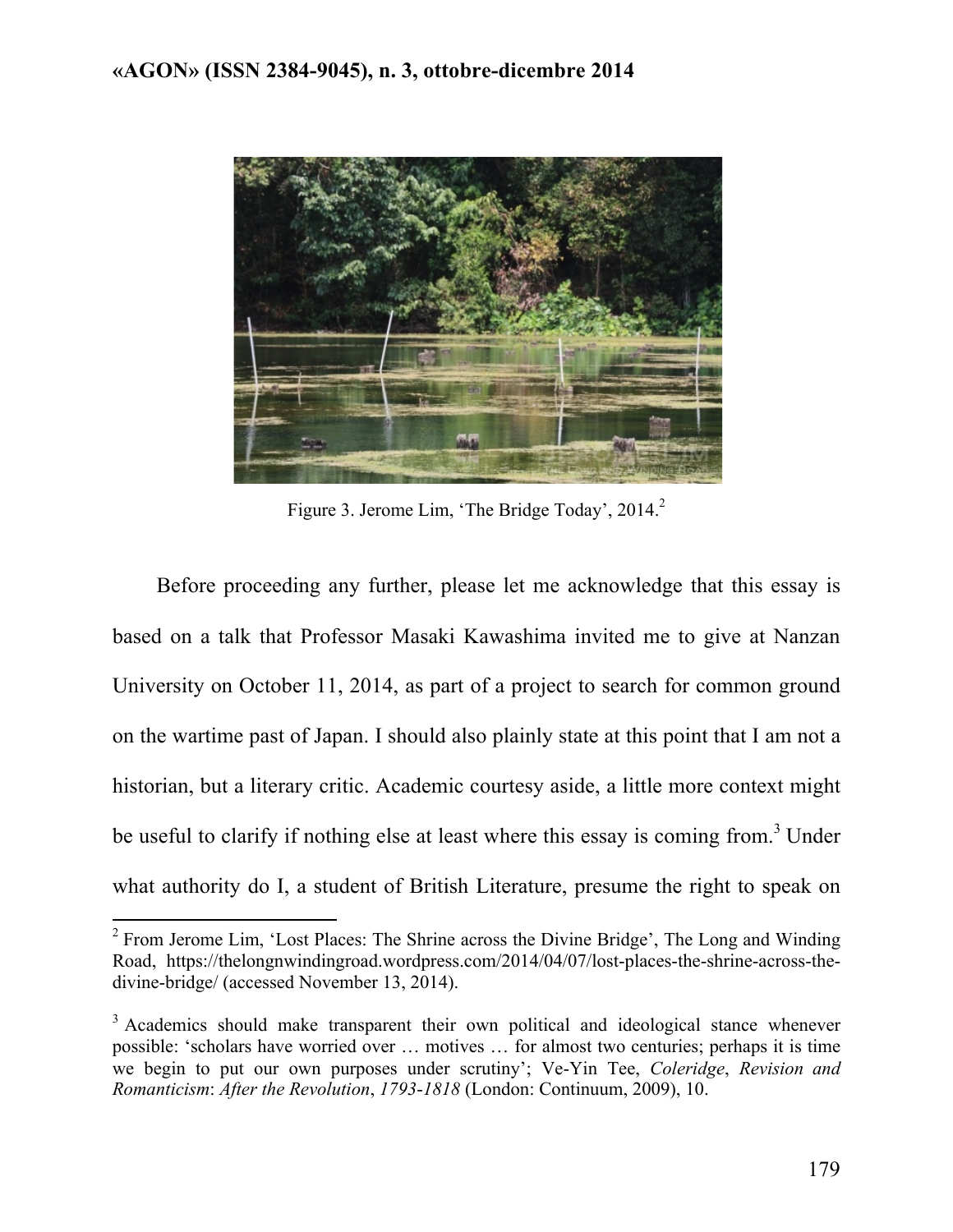the subject of Southeast Asian history? The rather strange title of this paper probably needs further explanation as well: what do I mean by 'unauthorized history', and in what sense is the narrative I am going to provide here on Singapore Shrine 'unauthorized'?

There has actually been for quite some time now –in fact, since the late 1970s– increased opportunities for literary specialists to contribute to the study of history, and this is in large part due to broad changes in the memorialization of history. In developed countries particularly, people have chosen new and remarkable ways to remember the past. Traditionally, the past is memorialized in sculptures of stone or of metal, and with the invention of print, in books. In both forms, we are typically referred to the lives and deeds of illustrious people, which this memorialization confers not only a kind of immortality but also performs as a guide of sorts to the future by influencing the perceptions of the viewer or the reader. Later on in the eighteenth and nineteenth centuries, artifacts and buildings of outstanding design, as well as places of natural beauty were designated as important "heritage". Where the older acts of memorialization were primarily political, the newer forms served an interest that was basically commercial: to take advantage of the rapidly burgeoning tourist industry in the wake of the Industrial Revolution. With the end of the Second World War however, places neither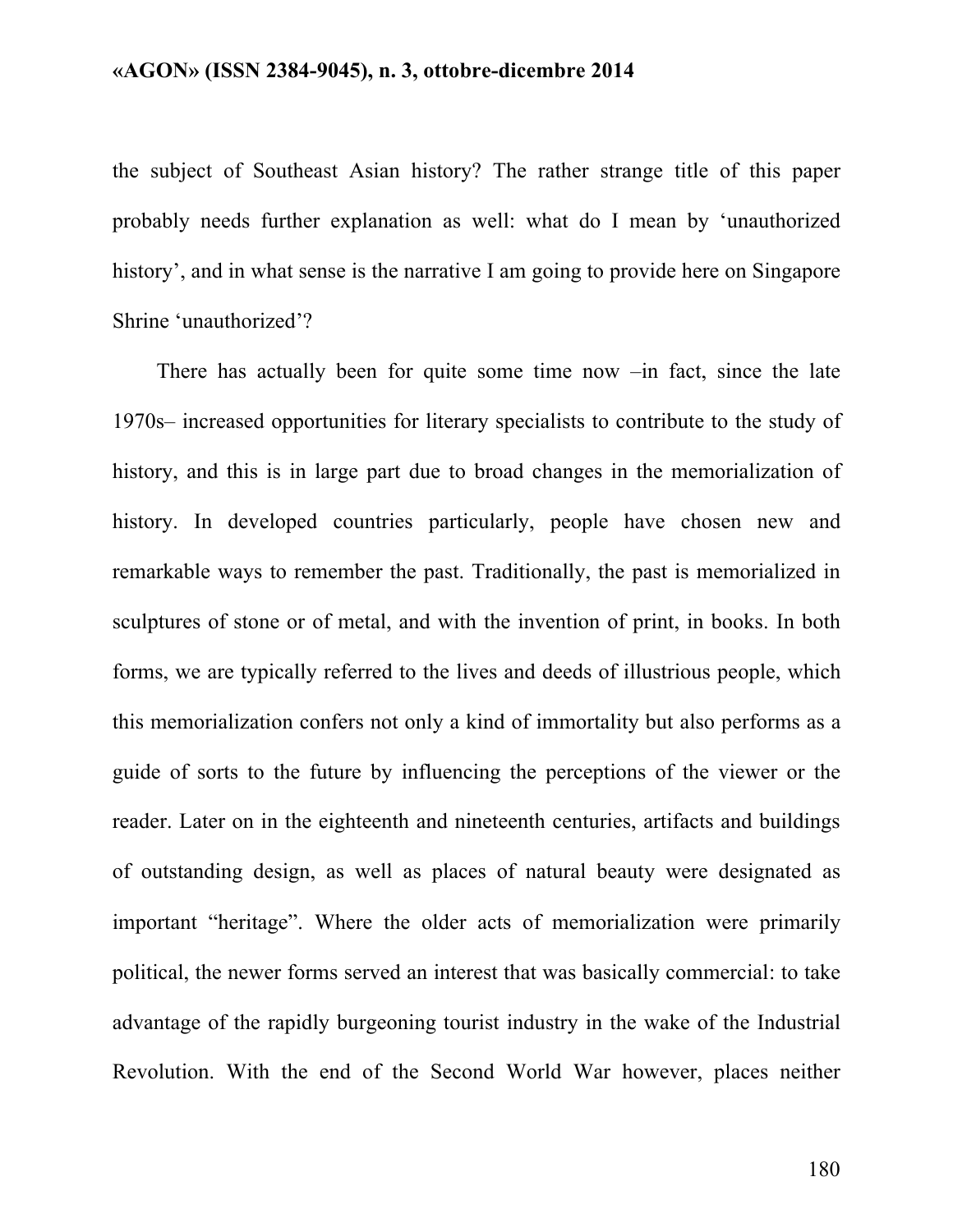especially valuable nor beautiful, nor even associated with any individual in particular, were commemorated on notions of common shame or pain as holocaust museums and massacre sites. More recently still, we have preserved mementos to common experiences in time capsules, put the costumes and accessories of film and TV stars in museums, even built the homes of people who do not really exist (e.g. in Nagakute, Japan, Satsuki and Mei's country cottage from Hayao Miyazaki's animated feature film *My Neighbour Totoro* (1988)). Surveying the modern-built historical villages, people dressing up for historical reenactments, and a museum displaying the armchair of a popular TV character, the scholar of American landscape history J. B. Jackson confesses himself 'puzzled by what seems generally to pass for a historical object or monument' today.<sup>4</sup> Call this vernacular history, a history of everyday life, postmodern, even 'fake' history –the labels are numerous– these contemporary memorials are as significant emotionally as any of the other more traditional monuments to the people who visit them. These cultural trends encourage people not only to memoralize more ordinary experiences, they have also encouraged historians in turn to frame history in terms closer to daily life: as memory, in what we choose to remember, as personal narrative. 'The historicization of memory', as Claudio Fogu and Wulf Kainsteiner

<sup>&</sup>lt;sup>4</sup> J. B. Jackson, *The Necessity for Ruins and Other Topics* (Amherst: University of Massachusetts Press, 1980), 89.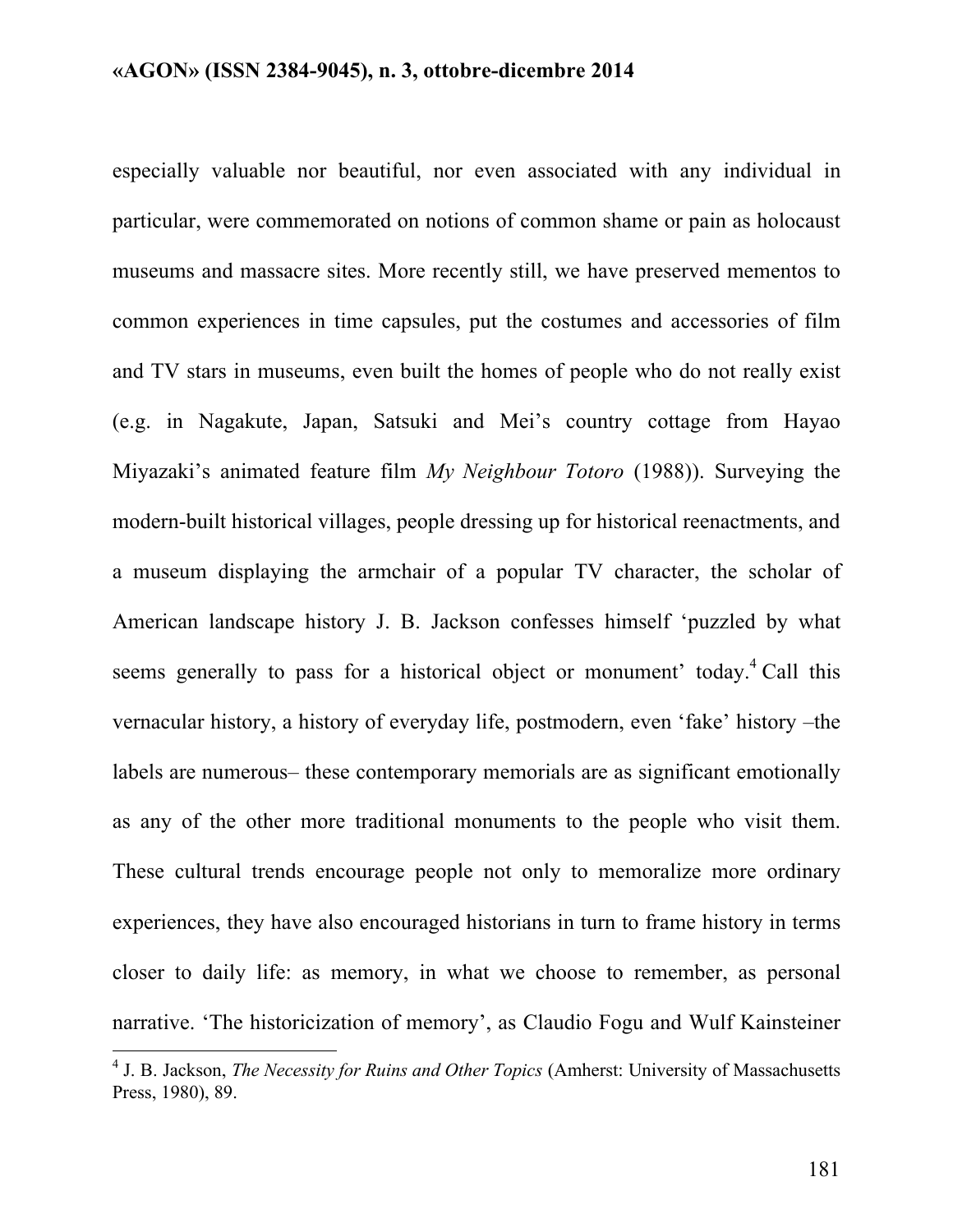point out, can render the past 'more natural, collectively meaningful, and present'.<sup>5</sup> Even experiences recollected at second or third hand by the relatives and descendents of people involved in very important events, such as the Holocaust, have been included in the historical archive.<sup>6</sup> Emotion, daily life, not to say, memory are of course bread-and-butter topics to the literary scholar. Looking at this negatively, it might be said that history is becoming more like literature. On the other hand, this can be taken as a positive development in the sense that students of literature and history could now be said to have more issues in common.

All these trends are well established in Singapore, which has after all reached a level of economic development comparable to Britain, America or Japan. My being a Singaporean is one of Professor Kawashima's reasons for asking me to join his project, and based on my experience as a Singaporean, I will state that we Singaporeans are in some respects ahead of his common memory enterprise in that we already have a common textbook on our wartime history: *Singapore*: *From Settlement to Nation* (2007). On the authority of the Singapore government, this

<sup>&</sup>lt;sup>5</sup> 'The Politics of Memory and the Poetics of History', in *The Politics of Memory in Postwar Europe*, ed. Richard Ned Lebow, Wulf Kansteiner and Claudio Fogu (North Carolina: Duke University Press, 2006), 302.

<sup>&</sup>lt;sup>6</sup> Under the movement 'from memory-as-archive to memory-as-duty', see Michael Dorland's *Cadaverland*: *Inventing a Pathology of Catastrophe for Holocaust Survival* (Lebanon: Brandeis University Press, 2009), 187-188.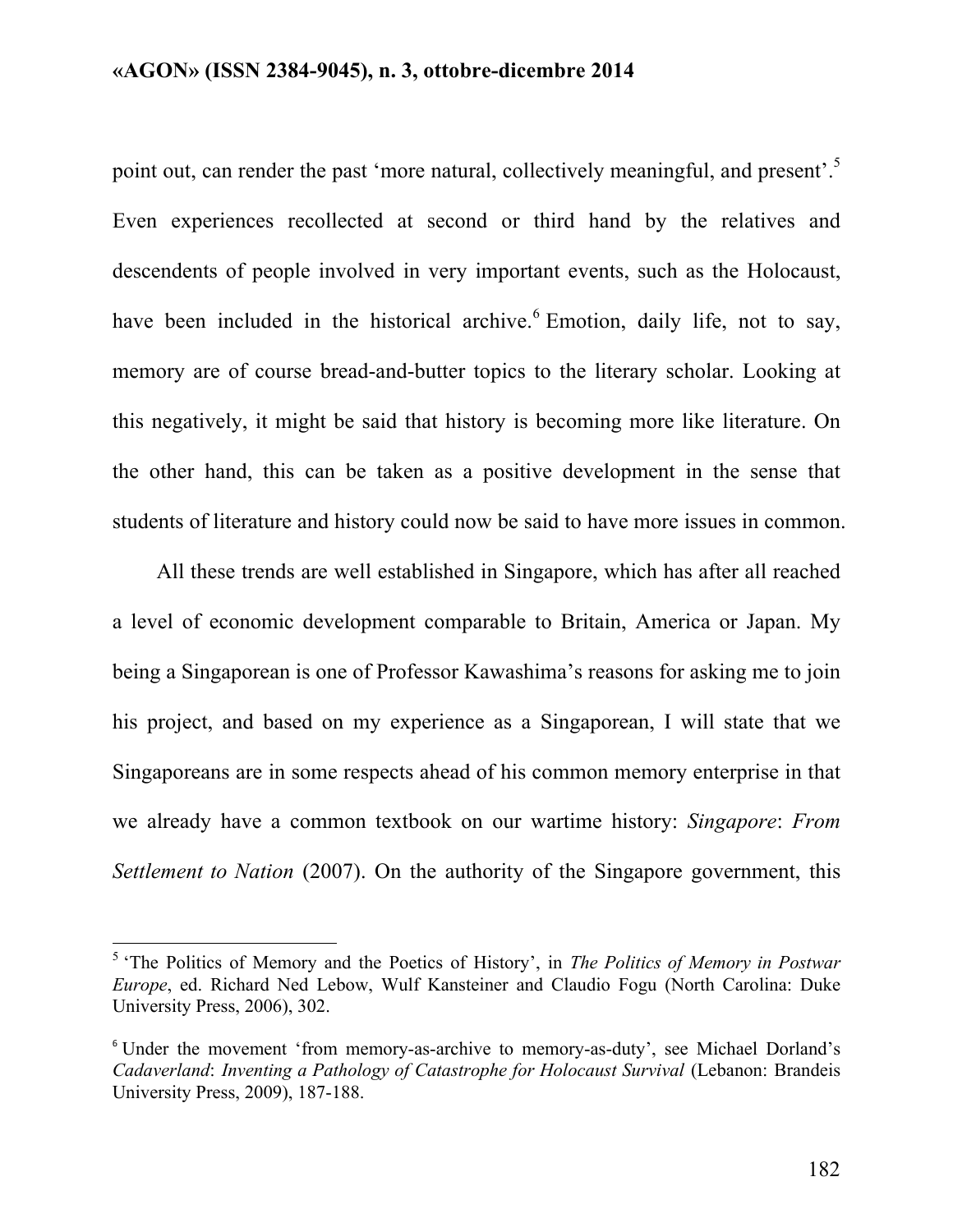has to be read by all 14-year-old students in its schools across the country. The narrative provided here is 'unauthorized' in that Singapore Shrine –the specific object on which the shared history of Japan and Singapore will be interrogated– receives no mention whatsoever in this official narrative. Indeed, it has never been mentioned in any history textbook produced by the Ministry of Education for the teaching of history. Singapore Shrine can also be seen as 'unauthorized' because of the space it physically occupies, which is completely absent of the conventional markers of authority. There are no signs to indicate where Singapore Shrine is, for example, or to identify the ruins –even if you manage to find them– as Singapore Shrine. The place is completely undeveloped and unprotected by the National Heritage Board. Since there is no official inventory, any random visitor could go there and carry off pieces of the shrine without fear of reprisal. Finally, the whole approach adopted in this paper to Singapore Shrine can be understood as 'unauthorized' because it operates at the very limits of what can currently be considered to be history. My focus in not only on the vernacular, but the vernacular at its most peripheral: what *we* Singaporeans choose to forget, what *we* choose to misremember, even what we fabricate about Singapore Shrine.<sup>7</sup>

 $\binom{7}{1}$  i've written this essay in opposition to the recently expanded drive by the National Archives of Singapore to consolidate not only the past, but also present, otherwise ephemeral cultural moments, which perpetuates the making of history from a hegemonic perspective. I would much prefer a people-directed 'anarchive', 'a dispersed set of objects and records' (Jonathan Massey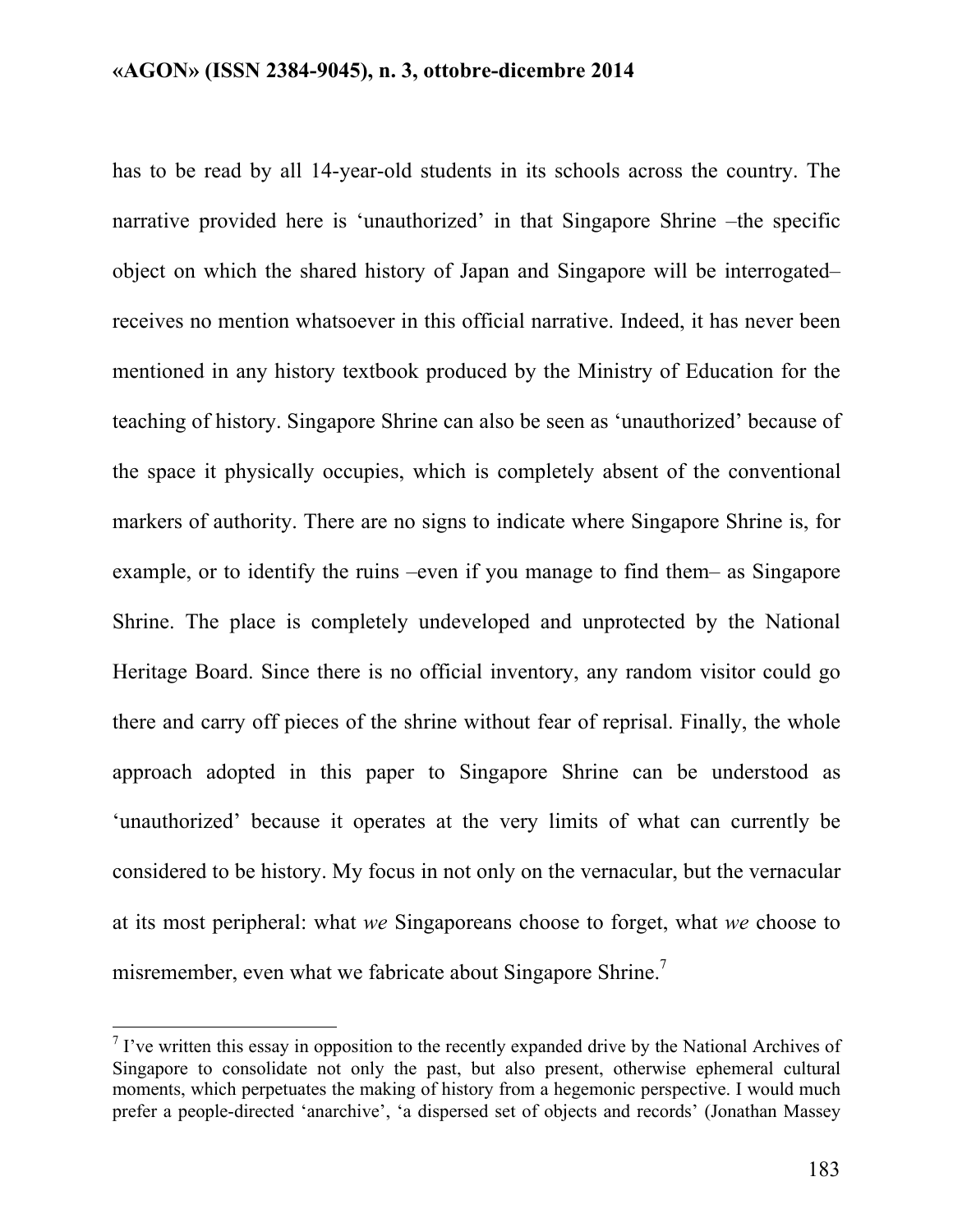## **Is Singapore Shrine Important?**

Given that Singapore Shrine is ignored by the historical record, it is only fair to call into question the significance that it is being accorded here. It is almost certainly not in any Japanese school textbook either: the only people I have spoken to in Japan who have heard about the shrine are historians with a special interest in Japanese wartime imperialism. So why, of all things from the Japanese Occupation era of Singapore, choose to highlight Singapore Shrine? First of all, despite its exclusion from the authorized historical record, many people in Singapore (including Japanese people living in Singapore) know it is there and feel it to be somehow important. For example, in October 2014, when I looked up the 'Japanese Occupation of Singapore' on Wikipedia –which everyone uses, but few historians would dare quote for an academic work– one fifth of the total length was on Singapore Shrine.<sup>8</sup> What does this demonstrate? As a resource created by the public for the public, it indicates that Singapore Shrine was the single most interesting feature of the Japanese Occupation.

!!!!!!!!!!!!!!!!!!!!!!!!!!!!!!!!!!!!!!!!!!!!!!!!!!!!!!!!!!!!!!!!!!!!!!!!!!!!!!!!!!!!!!!!!!!!!!!!!!!!!!!!!!!!!!!!!!!!!!!!!!!!!!!!!!!!!!!!!!!!!!!!!!!!!!!!!!!!!!!!!!!!!!!!!!!!!!!!!!!!!!!!!!!!!!!!!!!

and Brett Synder, 'Translocal Transmedia Citizenship', in *Architecture and the Paradox of Dissidence*, ed. Ines Weizman (Oxford: Routledge, 2014), 149) allowing history to develop more through small-group interest, dialogue and cooperation.

<sup>8</sup> *Wikipedia*, s.v. 'Japanese Occupation of Singapore', http://en.wikipedia.org/wiki/Japanese\_occupation\_of\_Singapore (accessed October 9, 2014).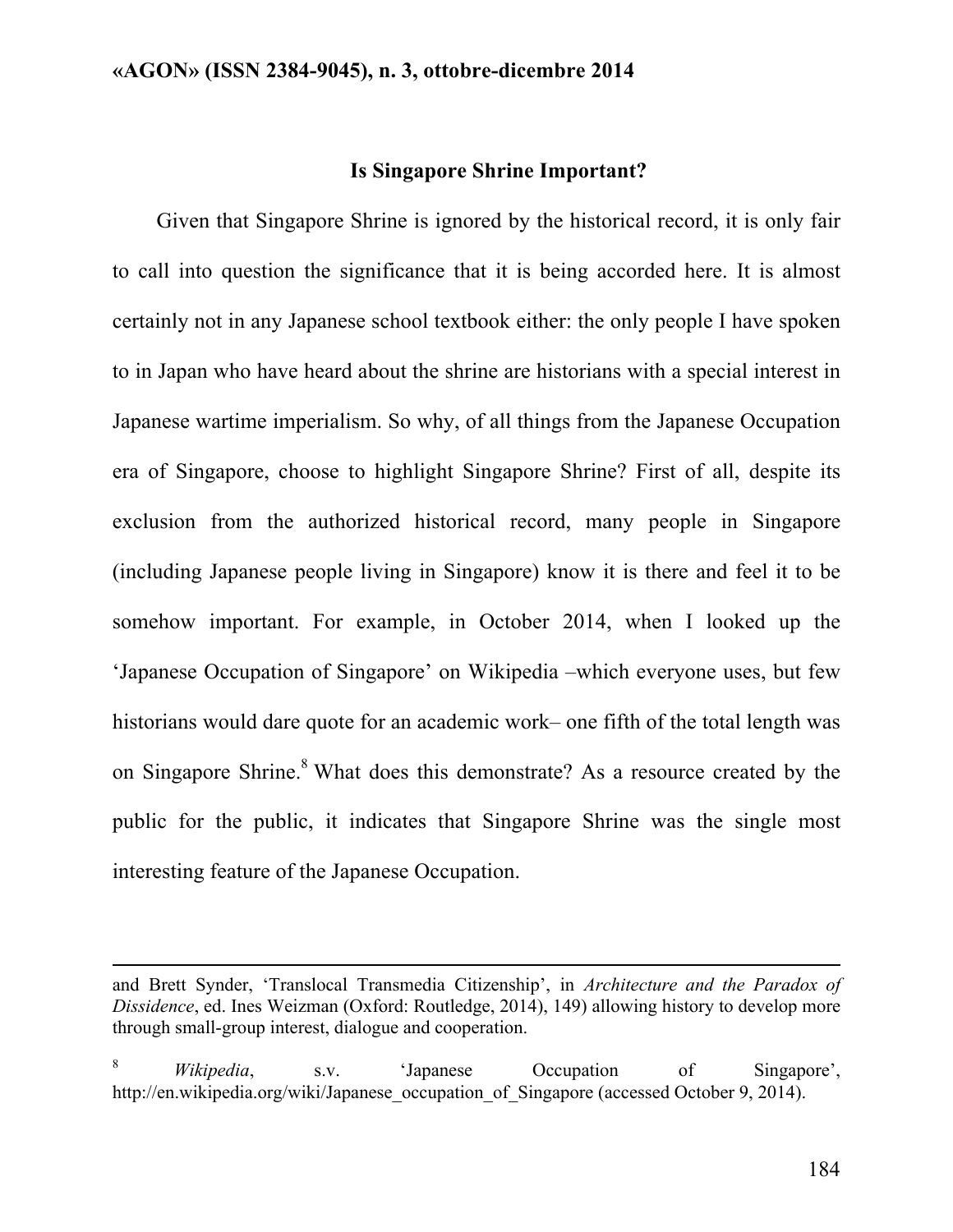Second, Singapore Shrine is officially recognized as a historic site by the National Heritage Board. This is largely due –I suspect– to the cult status it has achieved as one of the most haunted places in Singapore. Almost every Singaporean who has heard of Singapore Shrine believes that Japanese soldiers died there. According to one rumour, they were soldiers who chose to commit suicide at the shrine rather than surrender to the British.<sup>9</sup> Another rumour has it that Japanese Imperial Guards hid gold stolen from the local Chinese community somewhere near the shrine and they destroyed the shrine and themselves, or were killed, in order to keep its location secret.<sup>10</sup> Whether the shrine was in reality destroyed by the Japanese themselves or by the returning British forces remains unclear. Government media sources such as Infopedia are generally of the first opinion, but proffer yet another explanation: Japanese soldiers burnt down the shrine out of the fear that it would be desecrated by the British.<sup>11</sup> Local schoolboys fed on a steady diet of supernatural pulp fiction, like Russell Lee's bestselling *True* 

<sup>&</sup>lt;sup>9</sup> For example, Aaron Chan, 'The Search for Syonan Jinja', One<sup>o</sup> North Explorers, http://sgurbex.blogspot.jp/2010/11/search-for-syonan-jinja.html (accessed November 14, 2014).

<sup>10</sup> For example, Kenny Fong, *Spooky Tales*: *True Cases of Paranormal Investigation in Singapore* (Singapore: Marshall Cavendish, 2008), 120-121. These interpretations are inspired by accounts of Yamashita's gold, notably Sterling and Peggy Seagrave's *Gold Warriors*: *America*'*s Secret Recovery of Yamashita*'*s Gold* (London: Verso, 2003).

<sup>11</sup> *Singapore Infopedia*: An *Electronic Encylopedia on Singapore*'*s History*, *Culture*, *People and Events*, s.v. 'Syonan Jinja', http://eresources.nlb.gov.sg/infopedia/articles/SIP\_236\_2004-12- 24.html (accessed November 11, 2014).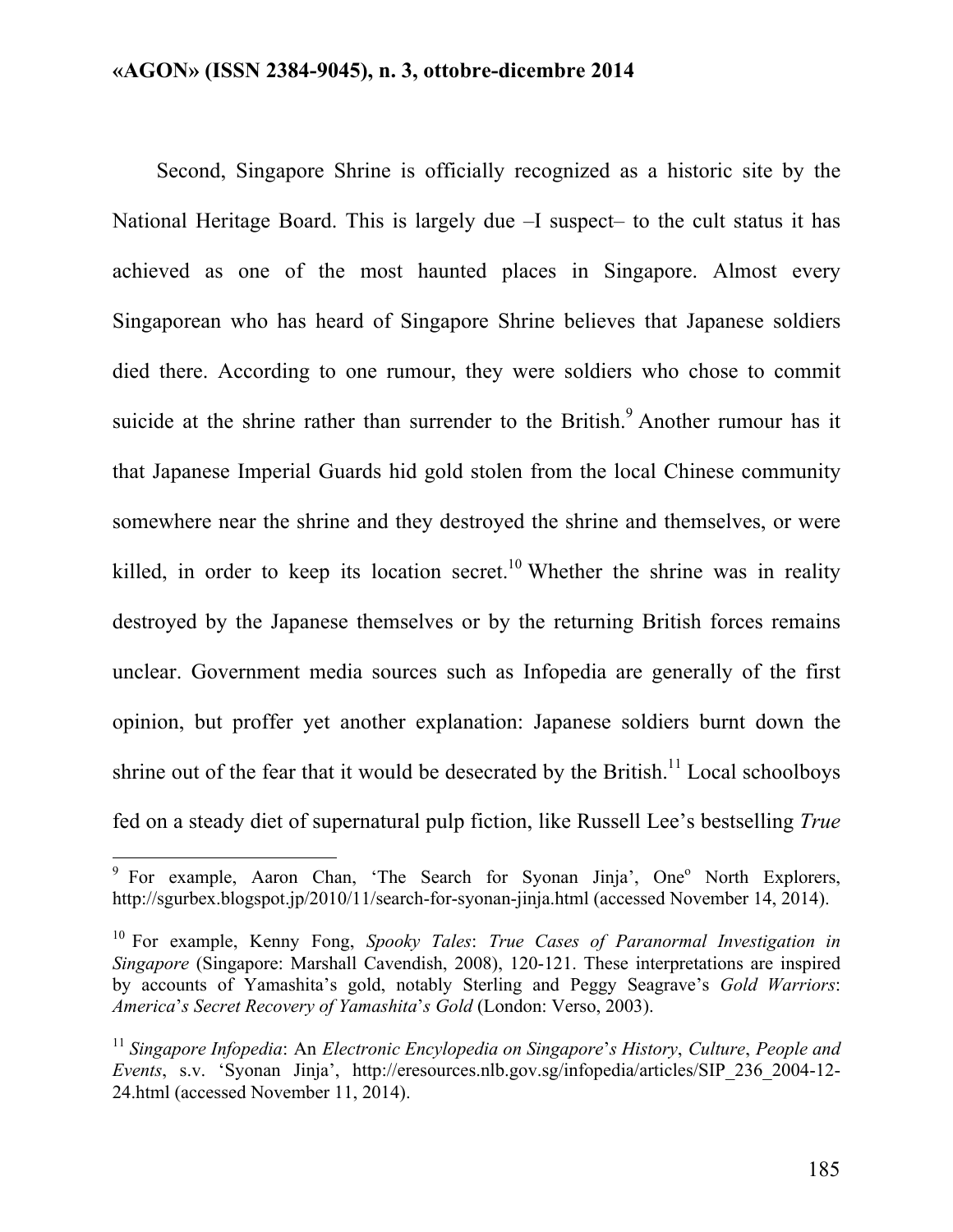*Singapore Ghost Stories* series, would have little difficulty imagining that the vengeful spirits of these fanatical men still haunt the place. After all, the ghosts of Japanese soldiers are stereotypically those who have committed suicide.<sup>12</sup> In 2008, Singapore Paranormal Investigators made a well-publicized outing to scan the site with a range of sophisticated recording equipment. The Supernatural is big business: the Singapore-based website of the Society of Paranormal Investigators currently has more than 6 million hits. Geographically, it is difficult to conceive of a more evocative location in Singapore than Singapore Shrine's for a creepy place.

Last, but not least, the counter-cultural status Singapore Shrine enjoys is continually being reinforced. Photographs and videos are posted by outdoor adventurers who take upon themselves the challenge of finding the shrine. Art groups have gone to the site to stage performances, or made it the subject of their work. Finally, Singapore Shrine has been personally important enough for me to use it for the climactic scene of my novel, *On Donuts and Telekinesis* (2014).

#### **Difficult Heritage**

Given that the National Heritage Board has itself acknowledged the historic importance of Singapore Shrine, it is strange, is it not, how it has been left the way it is? Diehard fans of the Supernatural would say that the shrine is cursed. The

!!!!!!!!!!!!!!!!!!!!!!!!!!!!!!!!!!!!!!!!!!!!!!!!!!!!!!!!!!!!

<sup>12</sup> See, for example, 'Death by Hara-Kiri' in Russell Lee, *True Singapore Ghost Stories* (Singapore: Angsana Books, 1995), 6:59-60.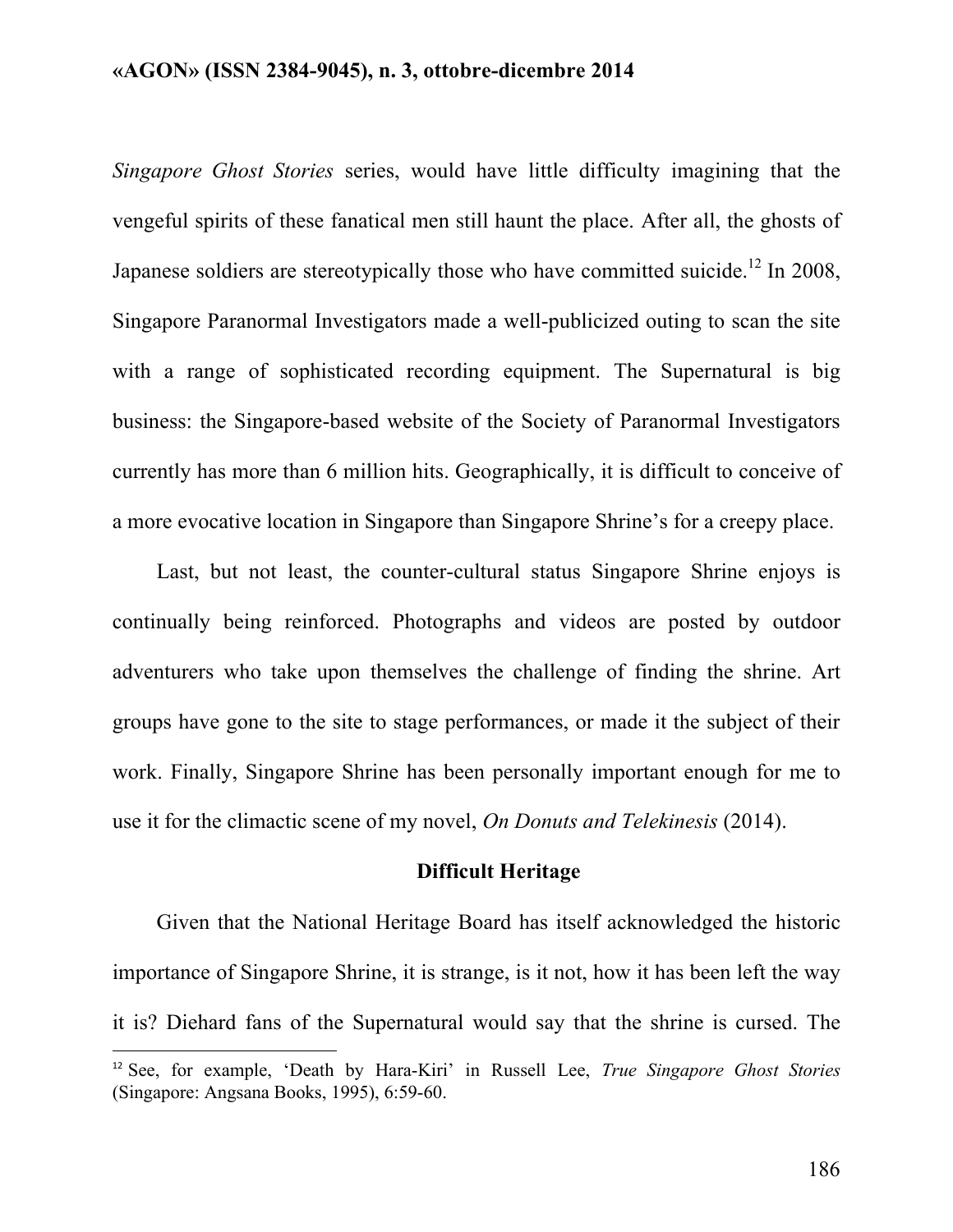explanation offered in these pages is more mundane, which is that it represents what can only be called 'difficult' heritage: that is, the shrine has been left the way it is because there is no group willing to come forward to claim it as its own.

The most obvious party that could do something for Singapore Shrine is of course the Singapore government. Unfortunately, it is interested in memorializing the past for two reasons only: as a source of tourist revenue, as in the restoration of Chinatown, or, as in the case of the Civilian War Memorial (Fig. 4), if it reinforces its brand of national solidarity. According to the official record, the Civilian War Memorial commemorates all 'civilians who were killed … when the Japanese armed forces occupied Singapore'.<sup>13</sup> Situated in the historical heart of Singapore bay, it is visited by military personnel on 15 February (the first day of the Japanese Occupation) who remember 'what can happen to a conquered people', $^{14}$  and, since 15 February is officially designated as Total Defence Day, presumably they are to promise themselves as well never to let Singapore be conquered again. Clearly, the memorialization of Singapore Shrine would do nothing for such a political agenda. It is difficult to see how its development could reap any significant financial

 $13$  The words are engraved on the tablet at the foot of the memorial.

<sup>&</sup>lt;sup>14</sup> Samuel Dhoraisingam, 'Civilian War Memorial (War Memorial Park),' Streetdirectory Pte Ltd, http://www.streetdirectory.com/travel\_guide/singapore/world\_war\_2\_military\_site/180/civilian war\_memorial\_war\_memorial\_park.php (accessed October  $7, 2014$ ).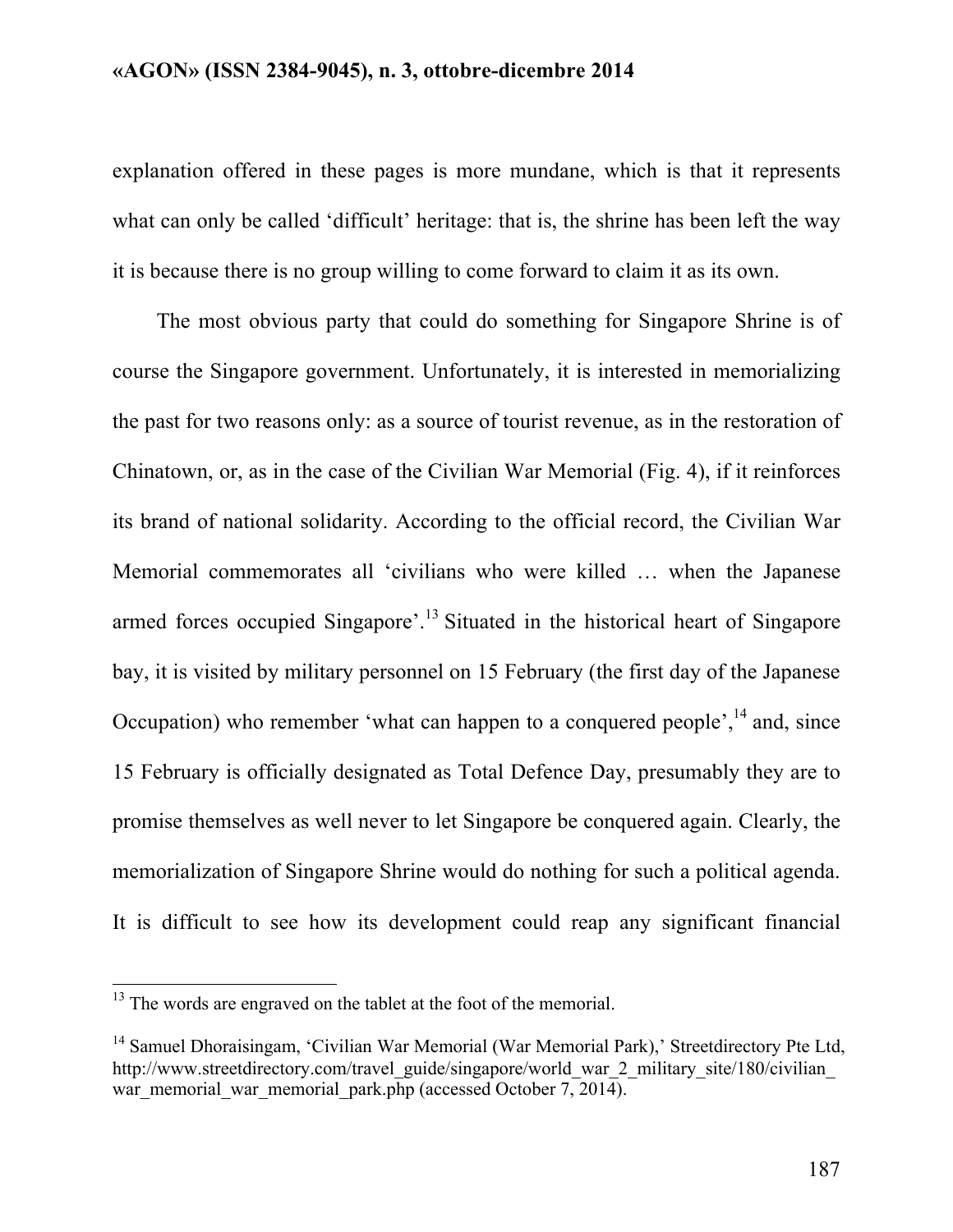reward either, since the majority of us Singaporeans visit historical monuments only when we are made to do so: as part of a school trip, or as military service. This is because, as a people, Singaporeans generally seem uninterested in history. While our government-regulated math and science textbooks are getting thicker and thicker, our government-regulated history textbooks are getting thinner and thinner. For example, when my generation (people now in their 30s or 40s) was 14 years old, we would have read about 6,500 words of text on the Japanese Occupation.15 Today, the average 14-year-old student reads only 1,500 words of text on the Japanese Occupation.<sup>16</sup>

<sup>&</sup>lt;sup>15</sup> At 13, we had to read 'The Beginning of a Nightmare', 'When Singapore was Syonan-to' and 'Lessons from the Japanese Conquest', in *History of Modern Singapore* (Singapore: Longman, 1984), 147-154. There was an entire chapter dedicated to 'Singapore During the Japanese Occupation', in *Social and Economic History of Modern Singapore* (Singapore: Longman, 1985), the textbook we had to read when we were 14.

 $16$  That is, 'How did the Japanese Occupation Change the Lives of People in Singapore', in *Singapore*: *From Settlement to Nation* (Singapore: EPB Pan Pacific, 2007), 108-117.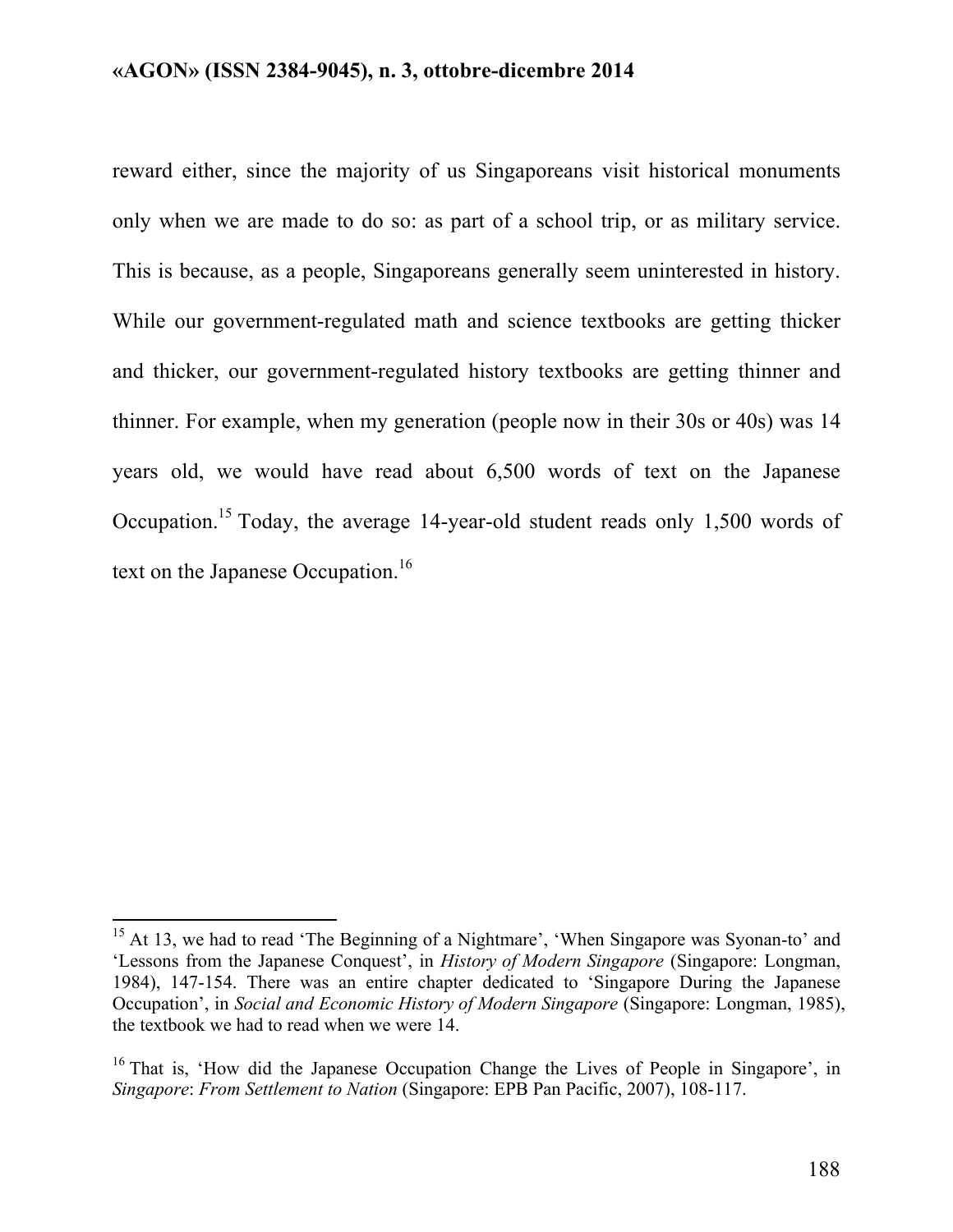

Figure 4. Ve-Yin Tee, 'The Civilian War Memorial', 2014.

Worst of all, from the government's point of view, memorializing Singapore Shrine might touch off local sensitivities and give the lie to its pro-business position that Singaporeans have no historical issues with Japan. In 1965, on the request of the president of the Singapore Chinese Chamber of Commerce, the poet Pan Shou wrote a dedication for the Civilian War Memorial that included the following lines (translated by C. M. Wong):

The people of Singapore were subjected to lashing, humiliation, enslavement and extortion. Under the pretext of 'mass screening' … the Japanese Army massacred tens of thousands of non-combatants in secrecy. God was ridiculed. Civilisation was buried and the dignity of mankind trampled. Everywhere tears flowed. Everywhere blood splattered. And everywhere terror reigned.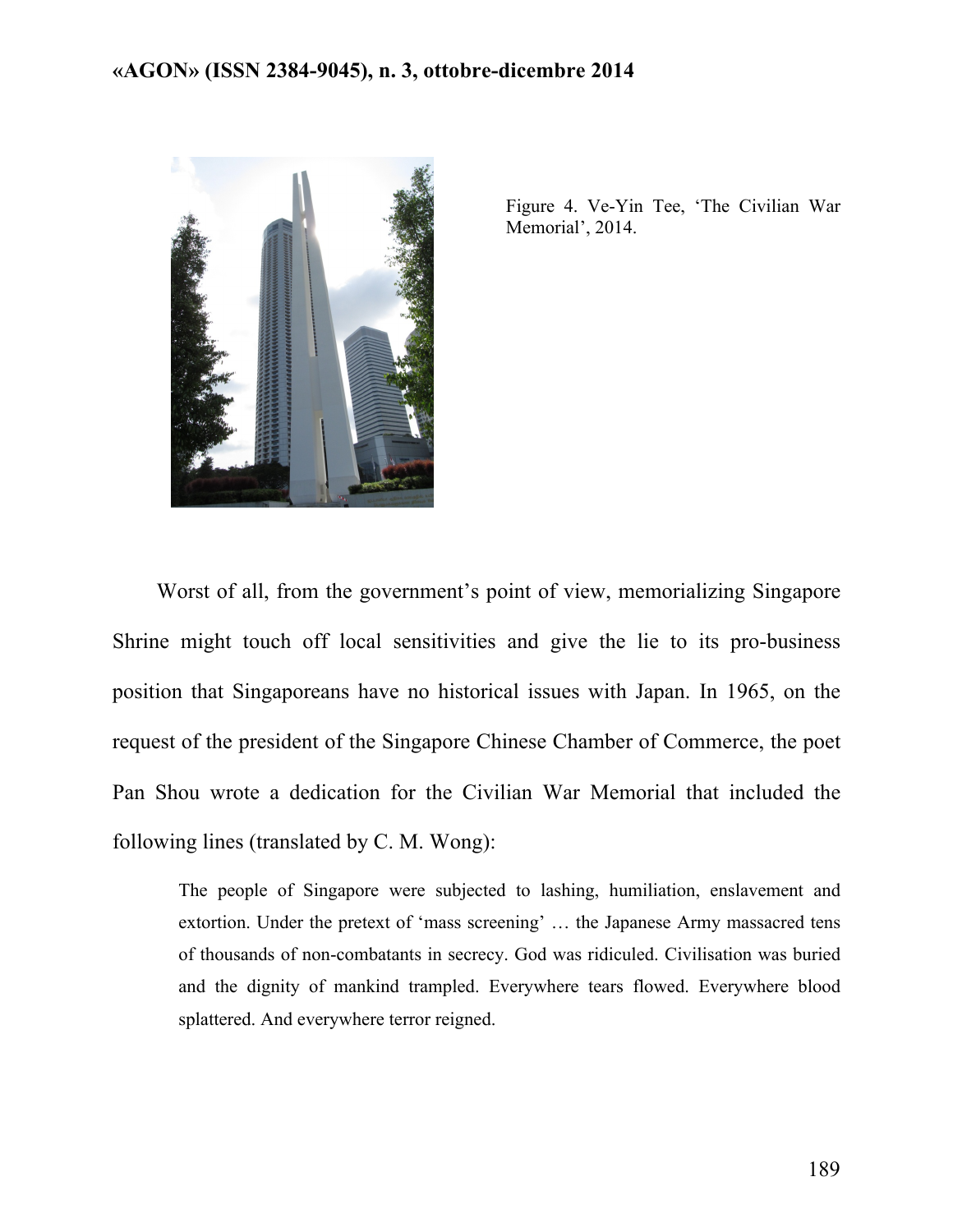The intention was to have the dedication carved on the memorial when it was erected in 1966, but this never materialized.<sup>17</sup> Certainly, with respect to the official historical record, the Education Ministry has toned down the strong emotions associated with the Japanese Occupation. My generation would first read about the Japanese Occupation when we were 13 years old, and the first article entitled 'The Beginning of a Nightmare' would begin thus:

The Occupation of Singapore by the Japanese was like a long nightmare that lasted for three and a half years. During this period known as the Japanese Occupation, the people suffered and lived in constant fear of the Japanese—the price that a country has to pay when it is occupied by another country.<sup>18</sup>

Today, the secondary school student reads about the Japanese Occupation when she is 14 years old, and the first article entitled 'How Did the Japanese Occupation Change the Lives of People in Singapore' starts:

The fall of Singapore marked the beginning of a brief but tumultuous chapter of Singapore's history. Singapore was renamed 'Syonan-to' which meant 'the Light of the South' or 'the Radiant South'.<sup>19</sup>

<sup>&</sup>lt;sup>17</sup> National Archives, *The Japanese Occupation 1942-1945* (Singapore: Times Editions, 1996), 185-186.

<sup>18</sup> Curriculum Development Institute of Singapore, *History of Modern Singapore* (Singapore: Longman, 1994), 147.

<sup>19</sup> Curriculum Planning & Development Division, *Singapore*: *From Settlement to Nation* (Singapore: EPB Pan Pacific, 2007), 108.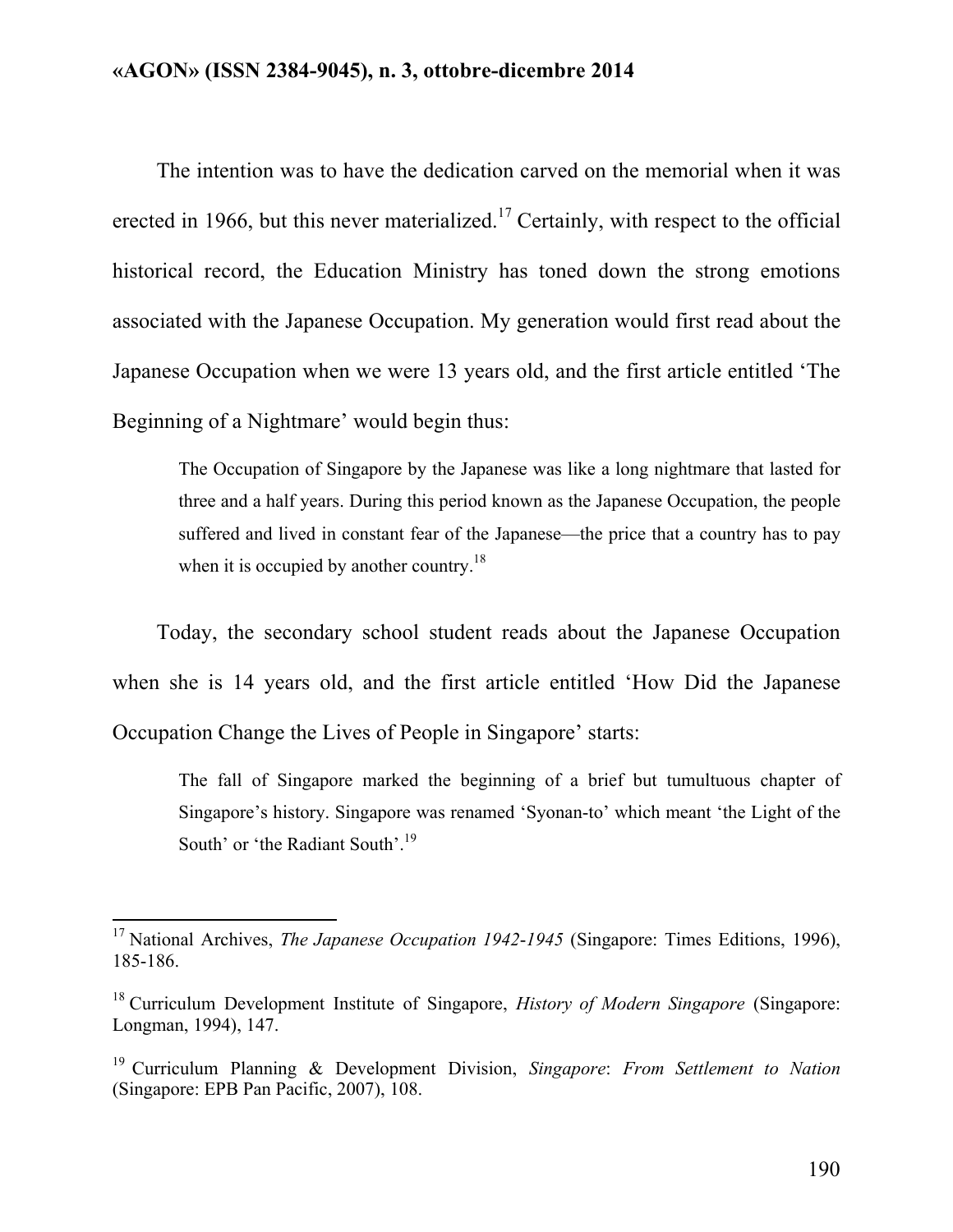The Singapore government has exercised a tight control over the representation of the Japanese Occupation. The last thing it wants is to stimulate the kind of feelings among Singaporeans that could jeopardize its economically lucrative ties with Japan, which is one more reason for it to leave Singapore Shrine well alone.

Another group that could undertake the care of Singapore Shrine would be the people who wanted it built in the first place, that is, the Japanese themselves. It would not be the first time for them to protect an overseas heritage: they've done it before even in Singapore. The largest Japanese cemetery in Southeast Asia housing the remains of Japanese people from as early as the nineteenth century is in Hougang, and –as Ryoko Nakano has reminded me– it is managed by the Japanese Association of Singapore. The fact that the people of Japan have done nothing for Singapore Shrine is instructive. Internationally, the thinking that has given birth to Holocaust museums and massacre sites militates against the memorialization of Singapore Shrine. As Colin Long and Keir Reeves argues, 'the purpose of heritage preservation in the case of places of pain and shame is to commemorate the victims' and therefore 'there is little role for the preservation of perpetrator sites'.<sup>20</sup> Though

 $20$  Colin Long and Keir Reeves, "Dig a hole and bury the past in it": Reconciliation and the Heritage of Genocide in Cambodia', in *Places of Pain and Shame*, ed. William Logan and Keir Reeves (London: Routledge, 2009), 78.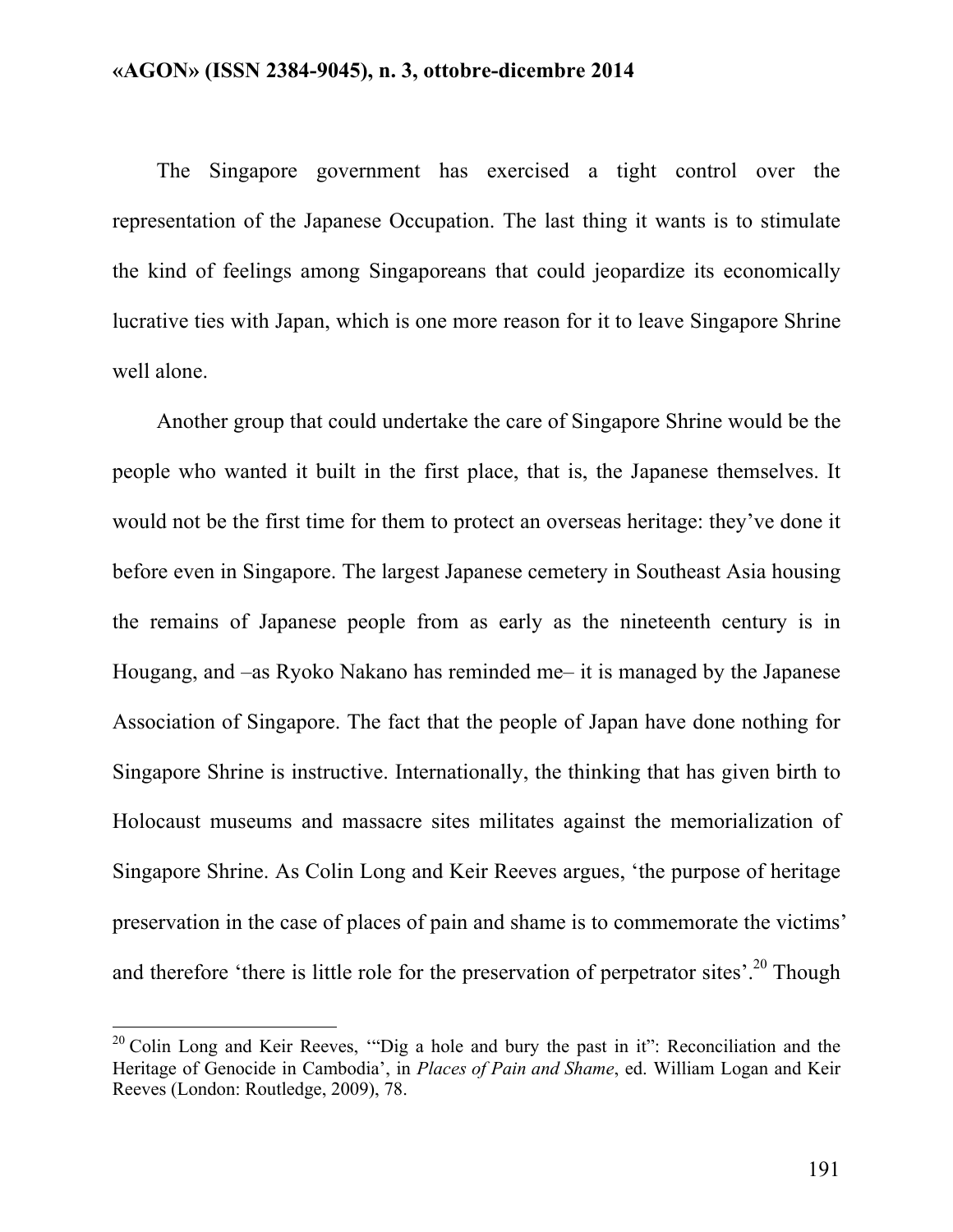belonging to one of the so-called perpetrator nations (Japan, Germany and Italy), most Japanese people would baulk at the prospect of being directly associated with the kind of colonial, military past that the shrine represents. In any case, on the occasions when they have chosen to memorialize their own wartime past, it is not their part as aggressor that they wish to remember, but their position as victims, of which the Peace Memorials at Hiroshima and Nagasaki are the outstanding examples. It is highly unlikely that even the most rightwing faction, the *uyoku*  activists who tour Tokyo, Osaka and Nagoya in all-black 'sound trucks' playing martial music and making nationalistic speeches, $21$  would put any money in a project to manage a ruined Shinto shrine more than 5,000 kilometres away, assuming they have heard of Singapore Shrine, and assuming the Singapore government would let such an organization operate on Singapore soil.

The only remaining group who might have a strong enough incentive to do this then would be the Commonwealth faction, specifically the relatives of the estimated 20,000 mostly Australian and British POWs who were involved in the building of the shrine. This remains a distant possibility given the strong anger

<sup>&</sup>lt;sup>21</sup> For more information about them please refer to Daiki Shibuichi, 'The 'Uyoku Rōnin Dō': The Lifestyles and Values of Japan's Contemporary Right Wing Radical Activists', *Electronic Journal of Contemporary Japanese Studies*, no. 6 [2007], http://www.japanesestudies.org.uk/discussionpapers/2007/Shibuichi.html (accessed December 9, 2014).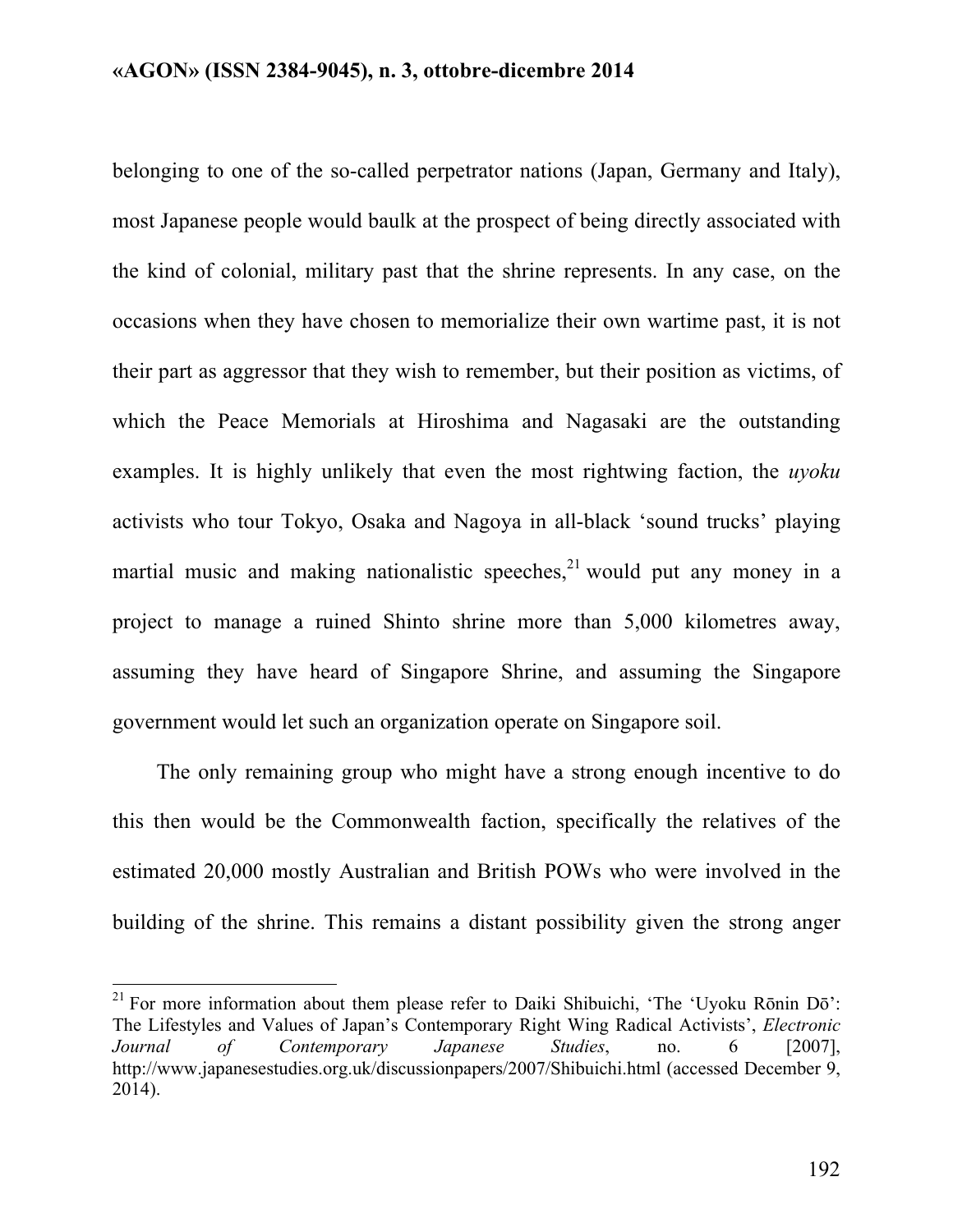amongst them, which has passed down to their descendants. For example, responding to Joy Loh's blog on 'MacRitchie Reservoir – Syonan Jinja', 'Wendy', daughter of 'an Australian POW,  $2/0$ th [sic] Field Regiment,  $8<sup>th</sup>$  Division  $2<sup>nd</sup>$  AIF who worked on [the] construction' recalls how, 'In an attempt at sabotage, POWs carried termites in matchboxes from their camps to the construction site and placed these in the shrine's timberwork'.<sup>22</sup> Further down the same comment thread, 'John' writes

The National History Museum [of Singapore] has a video of a military ceremony held at Shonan Jinjya running. Its [sic] chilling to see the occupation troops in formation and the donations from Japanese occupation officers. The shrine itself is shameful, having represented a memorial to many of the soldiers who massacred innocent civilians and was built by forced slave labor. Its [sic] an historical curiosity and a small footnote to the brutal occupation of Singapore.<sup>23</sup>

Though the POWs were allowed in September 1942 to raise a Christian cross on the site of the shrine for comrades who had fallen in the fighting over the island, most of them would doubt the sincerity of the gesture. The very similar example of wartime largess that took place at Bukit Batok Hill, where the defeated Allied soldiers were also allowed to raise a memorial cross, has generally been interpreted

<sup>&</sup>lt;sup>22</sup> On Explore!@joylohdotcom, comment posted November 30, 2013, http://joyloh.com/blog/?p=2803 (accessed December 9, 2014).

<sup>23</sup> Ibid, comment posted on December 26, 2012, http://joyloh.com/blog/?p=2803 (accessed December 9, 2014).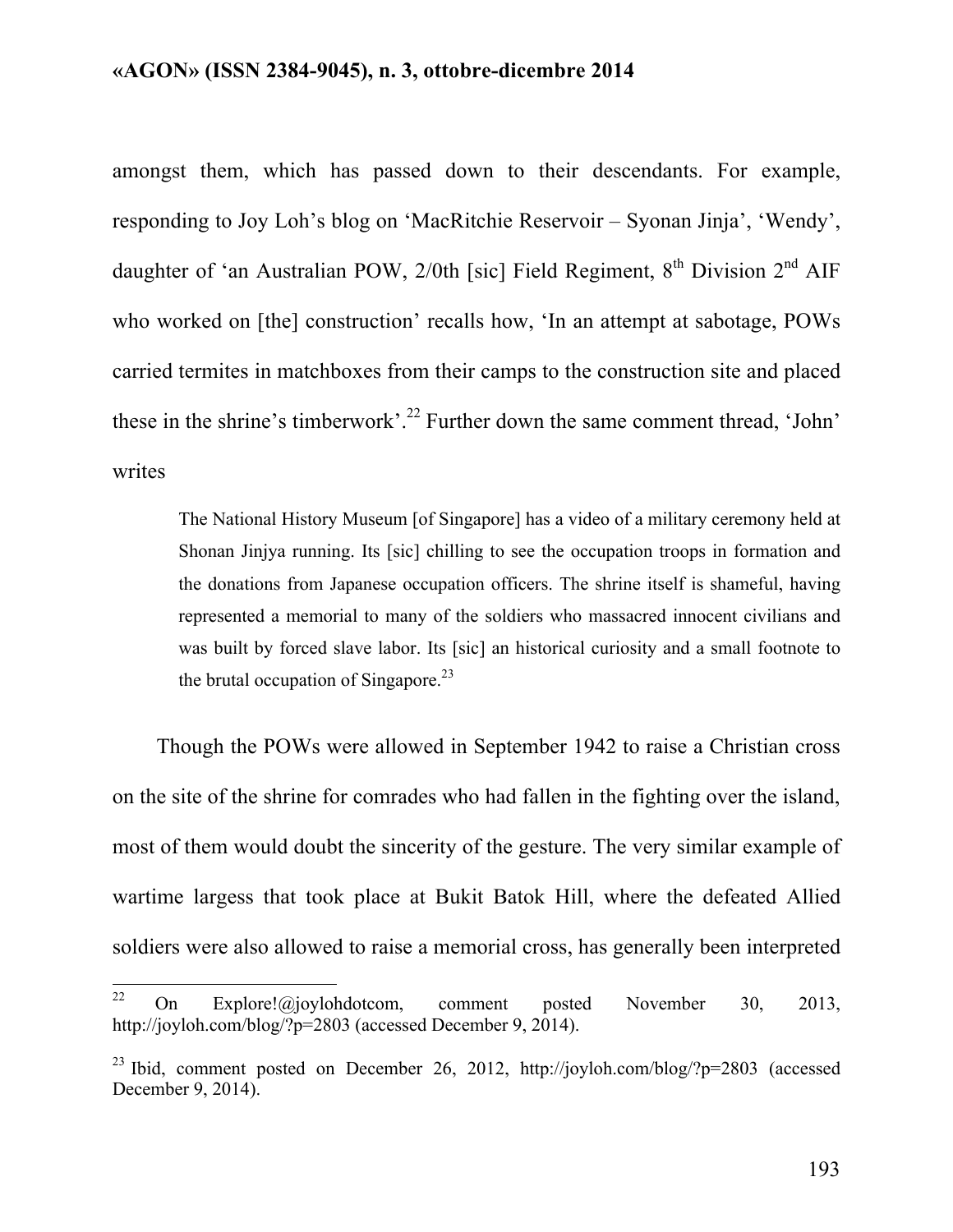in the English language media as Japanese propaganda.<sup>24</sup> Moreover, their relatives would be painfully aware of how these POWs were later sent to work on the notorious Burma Railway.

And thus, Singapore Shrine is left unclaimed and uncared for, with the cause of its destruction at the end of the war and its purpose still completely undetermined. This might not be such a regrettable state actually. Accruing a veritable patina of mystery, it has over time become the only war monument in Singapore that a Singaporean –once she learns about it– might actually want to see. It *is* remembered, even if somewhat darkly in the supernatural tales that Singaporeans choose to spin about the place. I have –as I've mentioned– used it in my novel to dramatize two very different perspectives on Singapore history. For Shouma Tay, a rightwing Singaporean boy who reads a few too many sci-fi and fantasy novels, it is a site that recalls the familiar negative stereotypes about Japanese soldiers:

He … had of course heard of the notoriously haunted wartime shrine that the Japanese had built in the middle of the forest. Towards the end of their brutal reign, rumour has it that General Tomoyuki Yamashita had passed an order to have the gold they had stolen from the Chinese community buried in a secret vault under the shrine. In order to guard

<sup>&</sup>lt;sup>24</sup> Romen Bose, *Kranji: The Commonwealth War Cemetery and the Politics of the Dead* (Singapore: Marshall Cavendish, 2006). See also *Singapore Infopedia*, s.v. 'Bukit Batok Memorial', http://eresources.nlb.gov.sg/infopedia/articles/SIP\_1224\_2008-12-12.html (accessed October 7, 2014).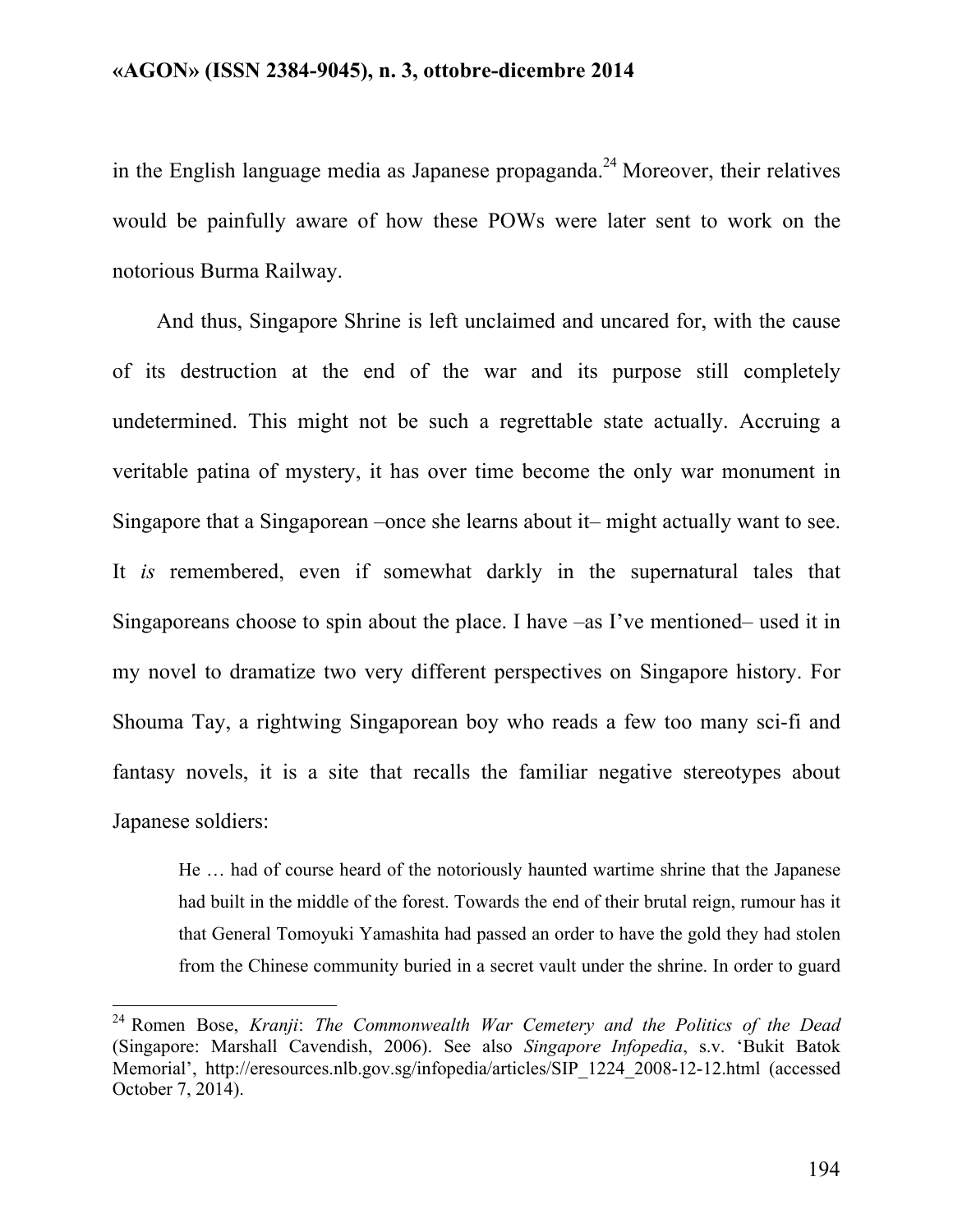its location, the engineers had followed what had been done to similar stashes in the Philippines: they entombed themselves by blowing up the access points while they were still in the vault. There were also reports of Japanese soldiers who, refusing to surrender, had gone to the shrine to commit suicide. The thought that the spirits of these fanatical men might still be there, protecting the shrine and its treasure sent chills up his spine. He looked up at the bright blue sky, grateful that nightfall was a long time away.<sup>25</sup>

To Rei Ogawa, a rightwing Japanese girl, the shrine is a nationalistic reminder of how her people had shattered the myth of European superiority and had given fellow Asians the mindset they needed to free themselves of the shackles of British colonial rule:

There was a great forest in the heart of Singapore, and in the middle of that forest were the ruins of a Shinto shrine. It had been built in 1942 for the spirits of those who had lost their lives in the battle over the island. The British, who only saw the shrine as a mark of humiliation, destroyed it and its bridge across the reservoir when they returned in 1945. The colonial masters wanted of course to go back to the way things were, with the world at their beck and call. But the people they had long dominated were having none of it, and in Singapore as well as much of Asia and Africa they were eventually sent packing. $26$ 

As a result of the victory of the '60,000 attacking Japanese' over the 'more than 130,000 British, Indian and Australian troops', to quote ex-prime minister Lee Kuan Yew's *The Singapore Story* (1998), 'British colonial society was shattered,

!!!!!!!!!!!!!!!!!!!!!!!!!!!!!!!!!!!!!!!!!!!!!!!!!!!!!!!!!!!!

<sup>25</sup> Ve-Yin Tee, *On Donuts and Telekinesis* (Singapore: Ve-Yin Tee, 2014), 138-139.

<sup>26</sup> Ve-Yin Tee, *On Donuts and Telekinesis* (Singapore: Ve-Yin Tee, 2014), 128.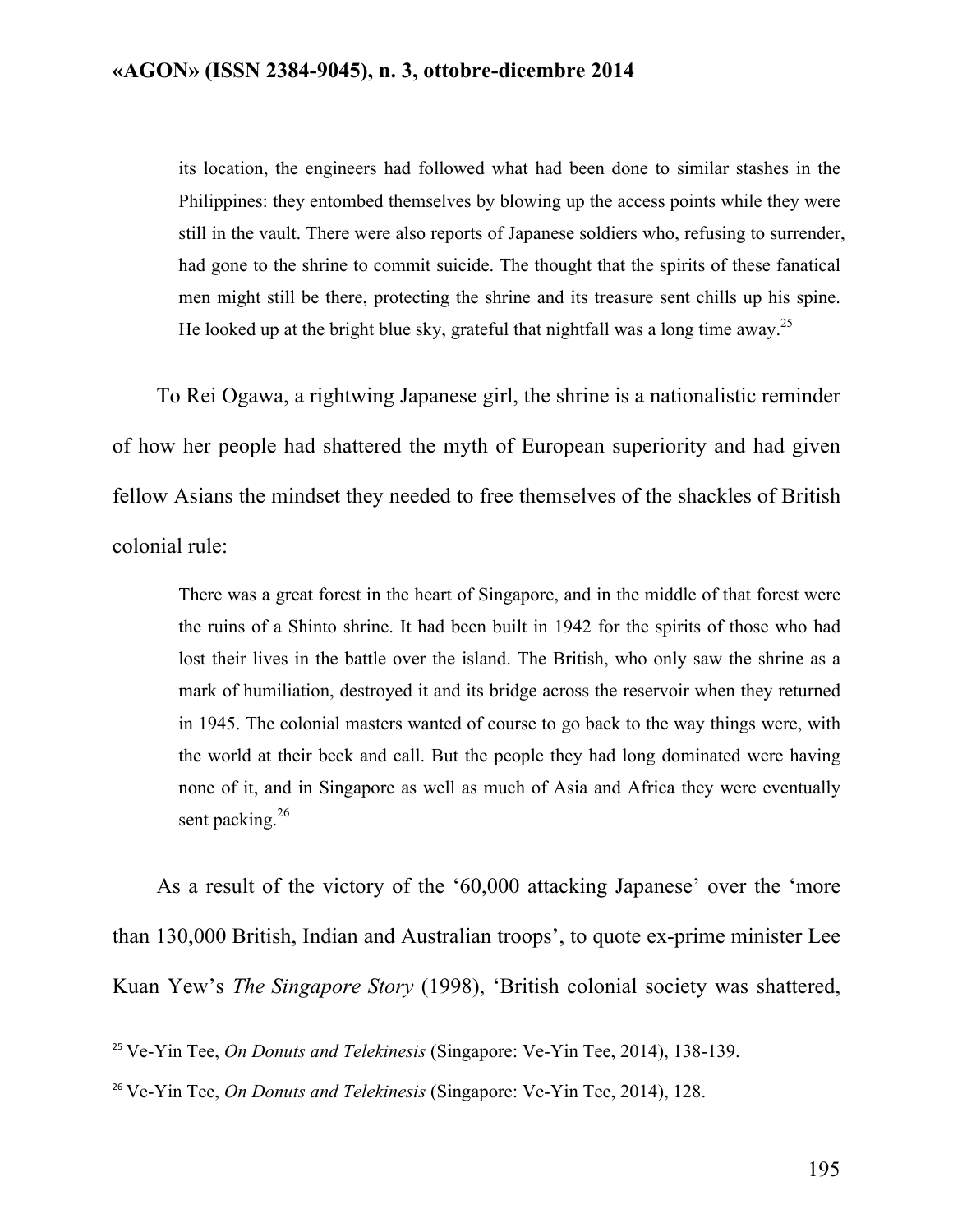and with it all the assumptions of the Englishman's superiority'.<sup>27</sup> Unlike a purely historical narrative, a literary work can not only show different beliefs, but also –as I have done for my novel– dramatize them in the form of characters living, interacting, or coming into conflict with each other.

Admittedly, this novel of mine is not going to be read by very many people. The Internet, through which Singapore Shrine continues to haunt the consciousness of Singaporeans, might itself be taken down or collapse under the weight of its own traffic. Some vandal could conceivably take it upon herself to put a hammer to what remains, given its vulnerable state and the strong emotions it still obviously arouses. What then? Would Singapore Shrine be forgotten? But so what if it *is* forgotten one day? Covered by dense green forest vegetation, visited by almost no one, the remains of its wooden bridge darkly visible in the green waters of MacRitchie Reservoir (fig. 3), isn't it beautiful? When the Japanese, Australian and British soldiers built the shrine in 1942, they cleared a patch of primeval forest thousands of years old that now no longer exists anywhere on the island of Singapore.<sup>28</sup> Any development of Singapore Shrine would only repeat this act of

<sup>&</sup>lt;sup>27</sup> Kuan Yew Lee, *The Singapore Story: Memoirs of Lee Kuan Yew* (Singapore: Times, 1998), 52.

<sup>28</sup> Richard Corlett, 'Vegetation', in *The Biophysical Environment of Singapore*, ed. Chia Lin Sien, Ausafur Rahman and Dorothy Tay Bee Hian (Singapore: Singapore University Press, 1991), 135-153.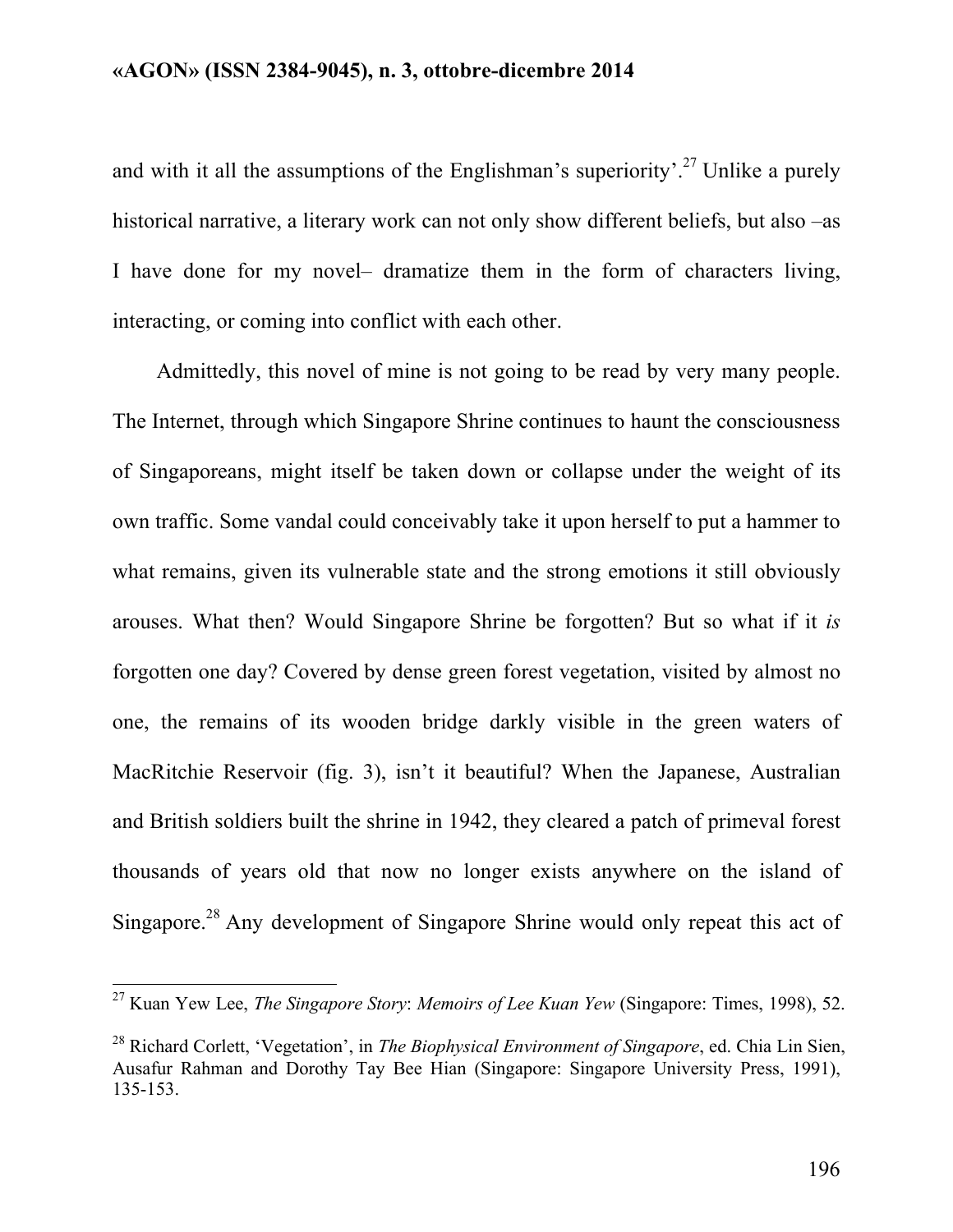violence against the forest, and the forest creatures that have since returned to the site. If the day should come when *we* –Japanese, Australians, British and Singaporeans– truly forget the shrine, it would simply return back to the nature it originally and rightfully belongs.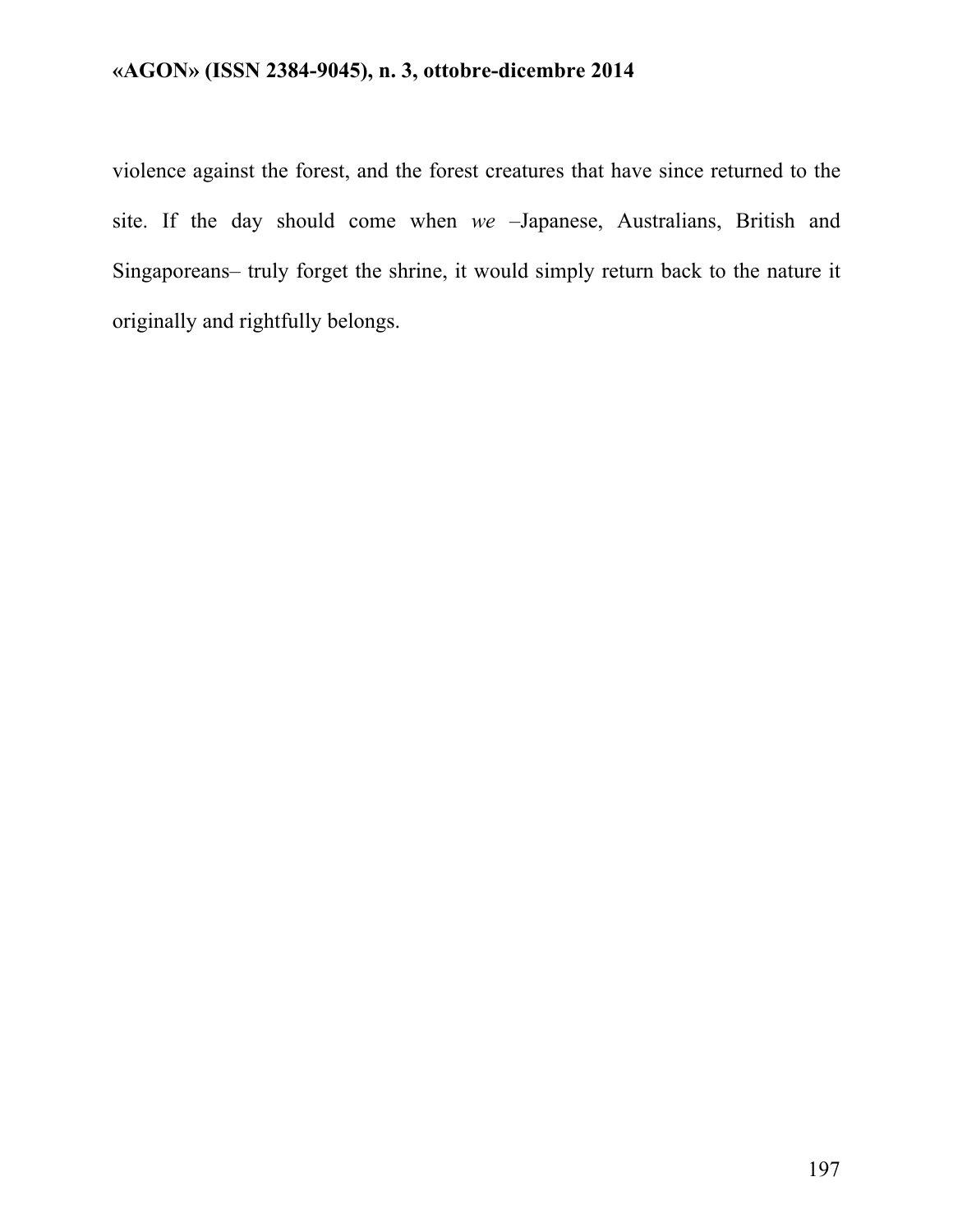#### **Bibliography**

- Bose, Romen. *Kranji*: *The Commonwealth War Cemetery and the Politics of the Dead*. Singapore: Marshall Cavendish, 2006.
- Curriculum Development Institute of Singapore. 'The Beginning of a Nightmare'. In *History of Modern Singapore*, 147-154. Singapore: Longman, 1984.

-----. 'Singapore During the Japanese Occupation'. *In Social and Economic History of Modern Singapore*, 158-171. Singapore: Longman, 1985.

- Curriculum Planning & Development Division. 'How did the Japanese Occupation Change the Lives of People in Singapore'. In *Singapore*: *From Settlement to Nation*, 108-117. Singapore: EPB Pan Pacific, 2007.
- Corlett, Richard. 'Vegetation'. In *The Biophysical Environment of Singapore*, edited by Chia Lin Sien, Ausafur Rahman and Dorothy Tay Bee Hian, 135-153. Singapore: Singapore University Press, 1991.
- Dorland, Michael. *Cadaverland*: *Inventing a Pathology of Catastrophe for Holocaust Survival* Lebanon: Brandeis University Press, 2009.
- Fogu, Claudio and Wulf Kansteiner, 'The Politics of Memory and the Poetics of History'. In *The Politics of Memory in Postwar Europe*, edited by Richard Ned Lebow, Wulf Kansteiner and Claudio Fogu, 284-310. North Carolina: Duke University Press, 2006.
- Fong, Kenny. *Spooky Tales*: *True Cases of Paranormal Investigation in Singapore*. Singapore: Marshall Cavendish, 2008.
- Jackson, J. B. *The Necessity for Ruins and Other Topics*. Amherst: University of Massachusetts Press, 1980.
- Lee, Kuan Yew. *The Singapore Story*: *Memoirs of Lee Kuan Yew*. Vol. 1. Singapore: Times, 1998.